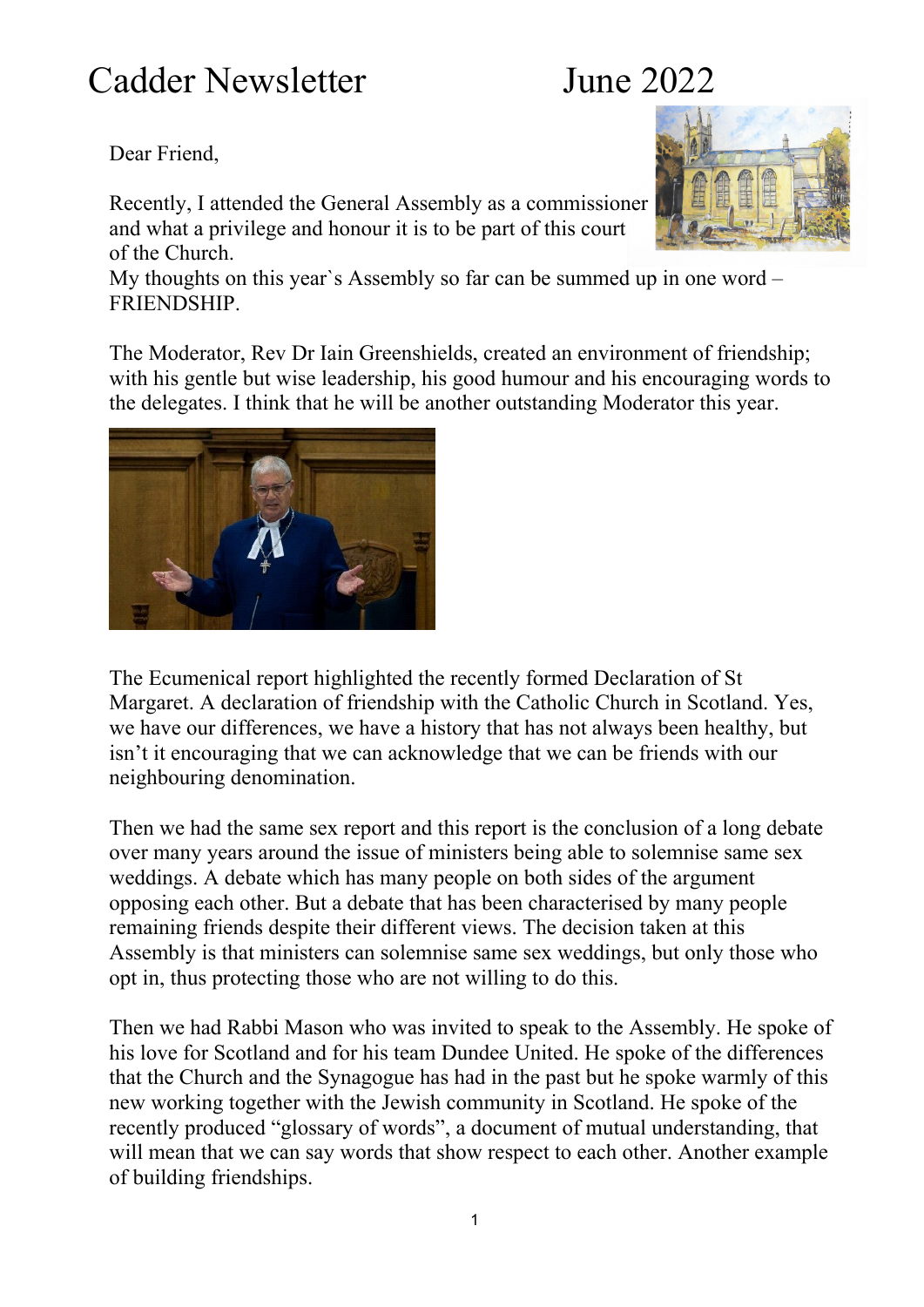Then we had a Korean delegate speaking of the significant role that the Church of Scotland has played in Korea. The impact of the teachings of John Knox and the impact of Scottish missionary John Ross and also the many Scottish soldiers who fought for the Korean people. He spoke of the document that was presented to the Assembly of a treaty to end the Korean War.

So, these are a few examples of friendship and there were many more. Jesus said to his disciples, "I know longer call you servants but friends." Our greatest friendship is with God which Jesus has made possible. He came into this world to make friends with us. He came to bring us back to God.

There is a little saying that I was taught when I was growing up, I went out to find a friend and not a friend I found, I want out to be a friend and many did I find.

May we in our lives, continue to be friends, not only with those we are comfortable with, but also with those who might be very different from us.

Every blessing, John

### Cadder Singers

Looking back at my entry for last June, I said that I thought we would possibly be back to normal by September 21. How wrong that turned out to be! However, we have had another fun year of singing from the comfort of our own homes, with nobody to hear us. Zoom has been a life saver to many, I just wish more had joined us. The concerts were uplifting and I hope everyone who joined us for those found them the same. How could anyone not enjoy singing!! It can really bring a smile to your face.

This year we are planning to meet in the North Hall as we used to, on a Wednesday evening. I will send details to the group members nearer the time but if you would like to come along and join us please do get in touch.

Have a lovely summer and keep well.





Anne

**Early Morning ZOOM Meetings** on a Tue and Thurs at 9.30 am Please join us for those meetings, you will be most welcome. The code is 873 1163 8510 and the passcode is 644437.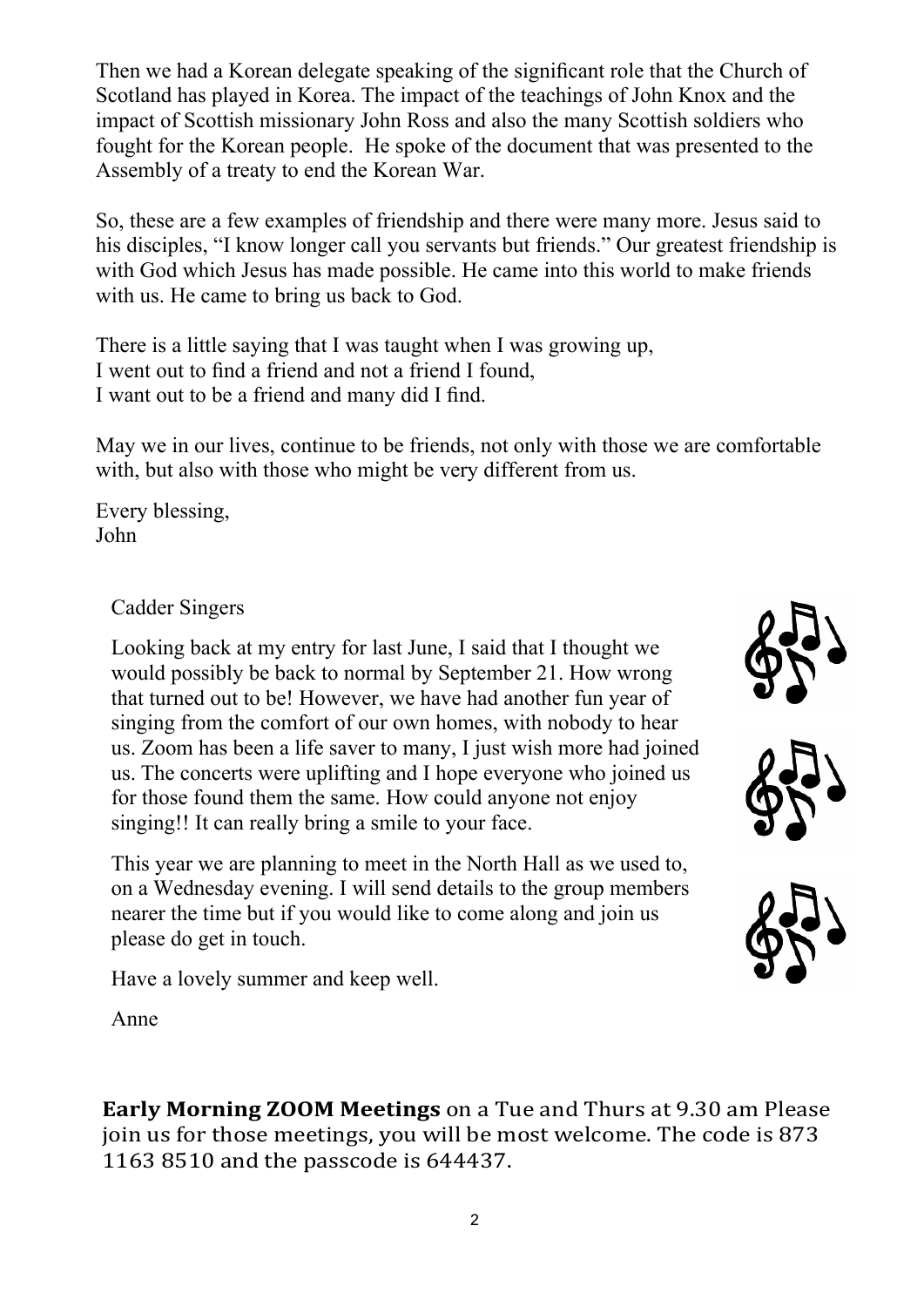### **Jesus said, "I am the resurrection and the life"**

### **Alexander Lennox Brown – Lomond Drive – 9.1.30 – 31.3.22**

### **Brian Charles Watt – Muirton Drive - 22.1.45 – 29.4.22**

Brian had a passion for rugby and was a member of Allan Glen R.C. He was born and brought up in England and met Pat who was working in Exmouth. They were married in 1974 at Bearsden South, Church of Scotland. Brian was a member of Cadder Church. In 1976, they moved to Bishopbriggs and Muirton Drive was to become the family home. He worked for printing companies and was print manager at Strathclyde University. They were blessed with his children Claire and Stephen and grandchildren Luke and Annabel. Tragically Brian`s life was suddenly taken from him with a massive stroke, when he was visiting family in Kelso, and he passed away at the Border`s General Hospital on 29th April.

### **Jack Hay – Arundel Drive – 27.5.1933- 2.5.2022**

Jack was a strong man in many ways both physically and mentally. He achieved his Kings Scout Badge. Jack loved walking and climbing hills. He played rugby for Lenzie Rugby Club. Jack went into engineering and was passionate about his work and enjoyed designing and working at projects. He married Helen in 1958 and they were a close couple. They were blessed with their family; Fiona, Karen and Jamie.

Jack loved Kintyre, and many holidays were spent in Campbeltown. He was a member at Cawder Golf Club and involved in the Kirkintilloch and Campsie Pony Club where he helped to develop a cross country course not far from the church. Jack was a member of Cadder Church. He was blessed with grandchildren, Chris, Craig and Cara and a great granddaughter Isla. His final years were at Lillyburn care home where he was loved and respected by all who knew him.

#### **Grace Buchanan – Campsie View Care Home - 19.10.37 – 1.5.22**



Grace was greatly loved by her husband Lindsay and her children Neil and Lynn. The family home was at Meadowburn and she is fondly remembered for being a kind and caring person. She was a registered state nurse. Grace had many interests in life, she was a member of Cadder Church and the Cadder circle and WRVS where she received her 25 year medal for working at the Coffee Pot. She delivered Meals on Wheels, she was an excellent baker, and loved her time at Bishopbriggs Bowling Club.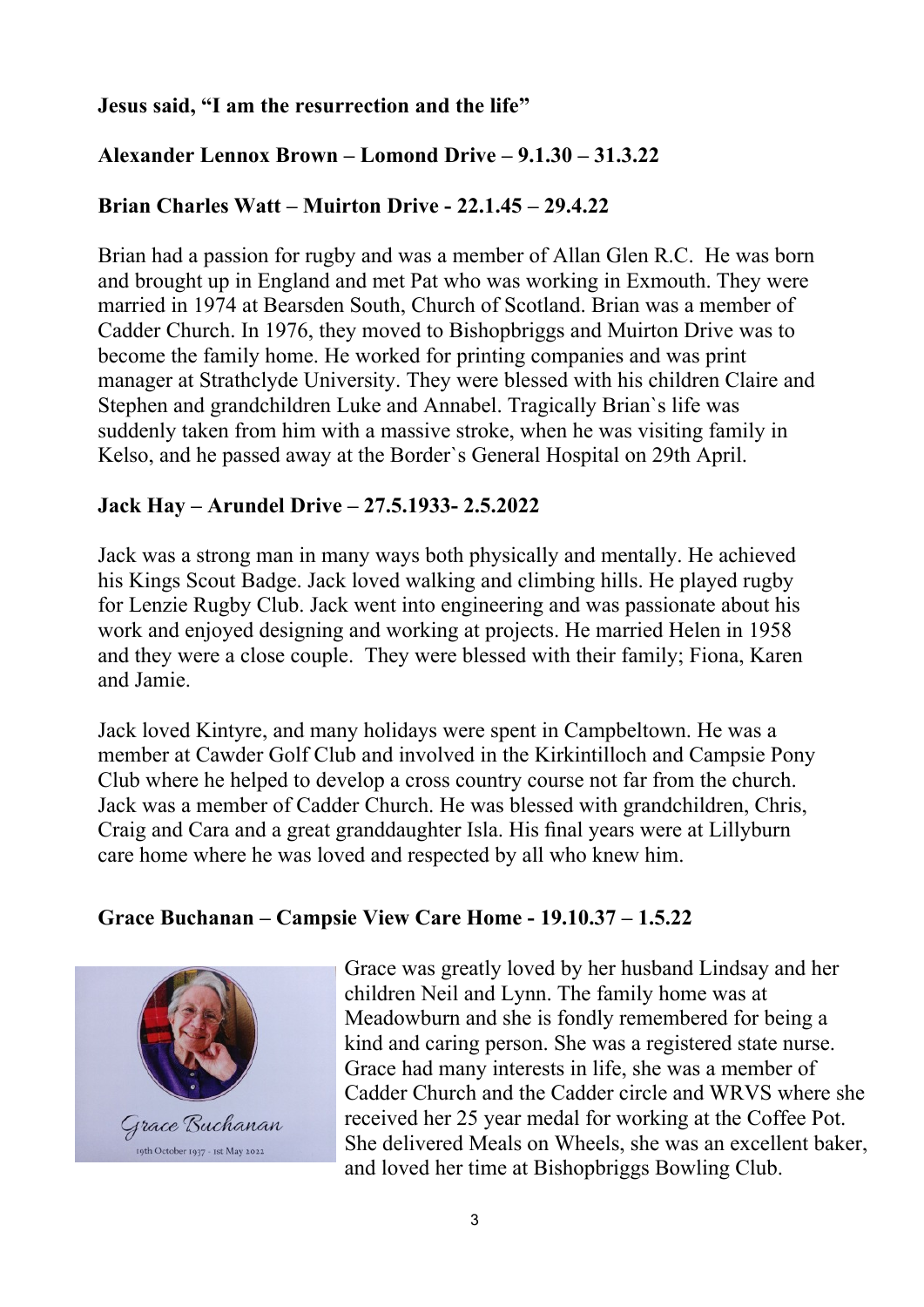Sadly, Grace was diagnosed with dementia in 2008 and sadly it was a gradual loss of memory and recognition for Grace. Lindsay lovingly cared for Grace, each step of the way. Eventually she went to Campsie View Care Home and there she made her home for the last 5 and half years of her life, where she was very well cared for in the home by the staff and family.

### **Celebration – Congratulations to Scotty and Kelsey and also a very proud gran – Mary Sutherland.**



The Marriage of Scotty Rumsby and Kelsey McBain took place on Easter Saturday – April  $16<sup>th</sup> 2022$  after 2 cancelations because of covid. It was held in Liverpool, in the "Hard Days Night" Hotel. A wonderful happy wedding and a fabulous time was had by all. Kelsey`s grandparents Jack and Mary Sutherland were also married on Easter Saturday, April 21st 1962 in Wellfied Church.

# ThankYou

We would like to express our gratitude to Rev. MacGregor for the wonderful funeral service for our Dad and to Margaret Burniston for the beautiful church flowers. Also thank you for the flowers we received from the Church in memory of our Dad. The collection taken at Dad's funeral in aid of Chest Heart & Stroke Scotland raised a generous £ 238-40.

Thank you to all for the prayers,cards,flowers,plants and expressions of sympathy. Your care and support has been very much appreciated.

The Hay Family.

### [Watch the Cadder Online Service](https://www.youtube.com/channel/UCByTT-yLH0fPSKYN-oQf96w)

The Sunday services continue to be recorded and are available on the Church YouTube channel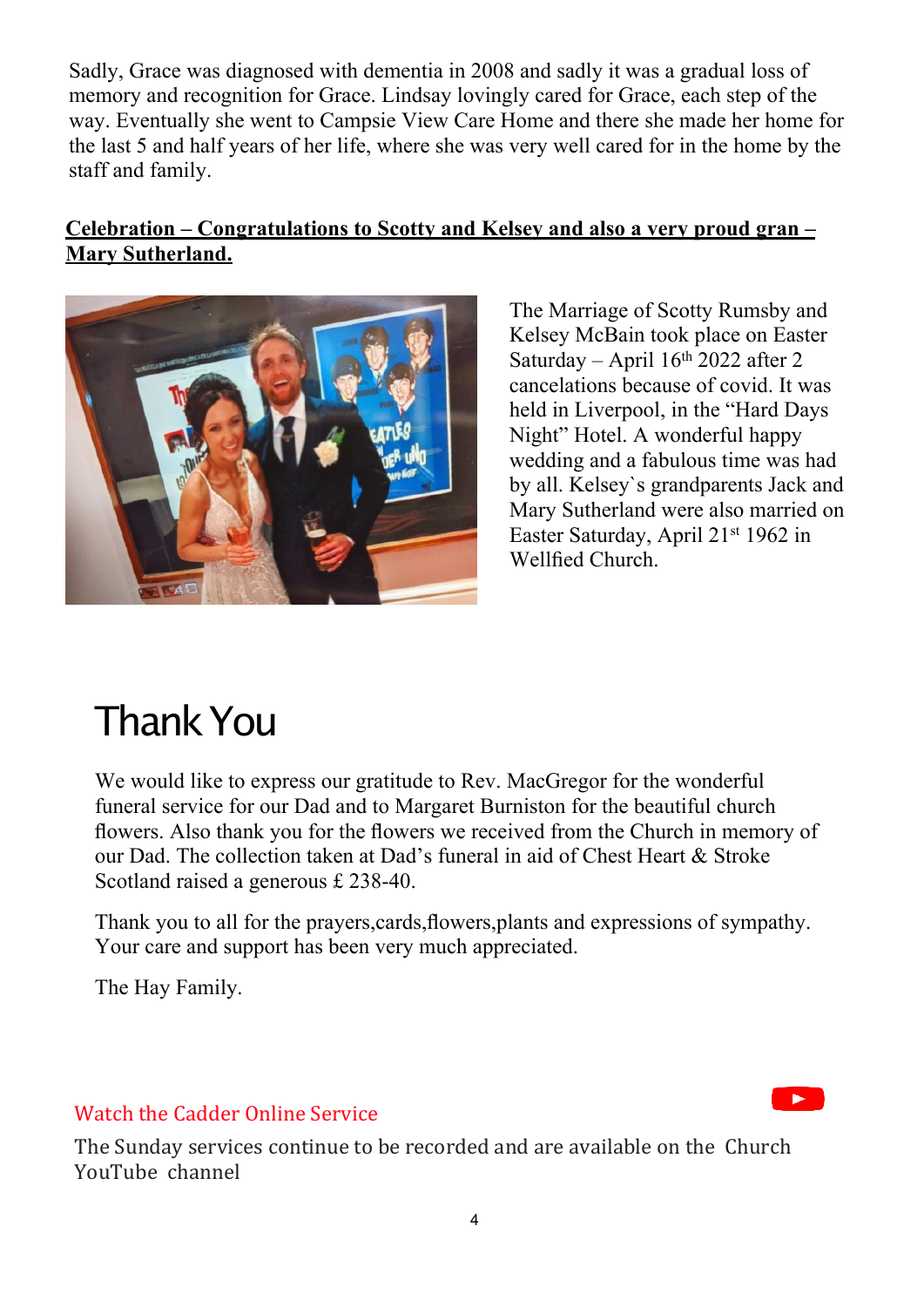### **Queen`s Platinum Jubilee**



What a wonderful occasion to celebrate the Queen`s Platinum Jubilee. The Coffee shop was packed with happy people enjoying afternoon teas and being entertained by Gavin "The Magician" Halliday.





Our younger children also took part in the fun with bouncy castles and many games and paint facing – even a few of the adults joined in with this! Thank you to all who provided this happy afternoon.

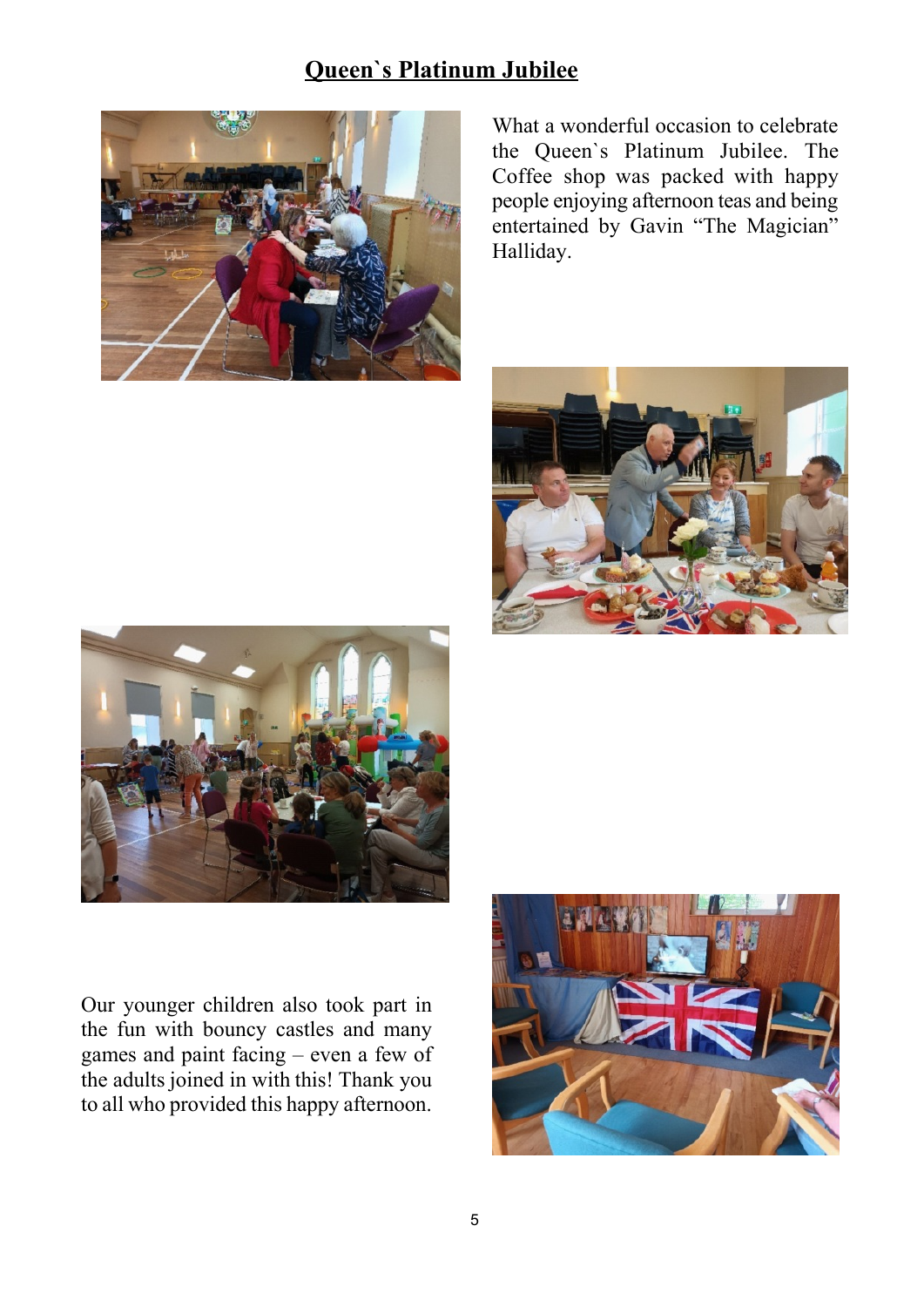



### **Boys Brigade**

### **212th Boys Brigade**

Junior Section camp was a great success. Twelve boys and staff travelled to Newcastleton in the Scottish Borders for a full weekend of activities and friendship. Please see our Facebook page for photos of our weekend.

Anchor Boys trip to Heads of Ayr Farm Park was a great day - boys thoroughly enjoyed themselves.

Company Section camp this year is a long weekend to Kirkham with seven boys and staff.

The next DoE walk takes place on 19th June at Glen Vorlich.

Thanks to everyone who supported our Plant Sale which raised some much needed funds for the Company.

We are now at the end of our section meetings. It's been great being back meeting face to face indoors. Looking ahead to next year, our aim is to build on our successes this year and hopefully grow the Company numbers.

Wishing everyone a peaceful summer

Linda

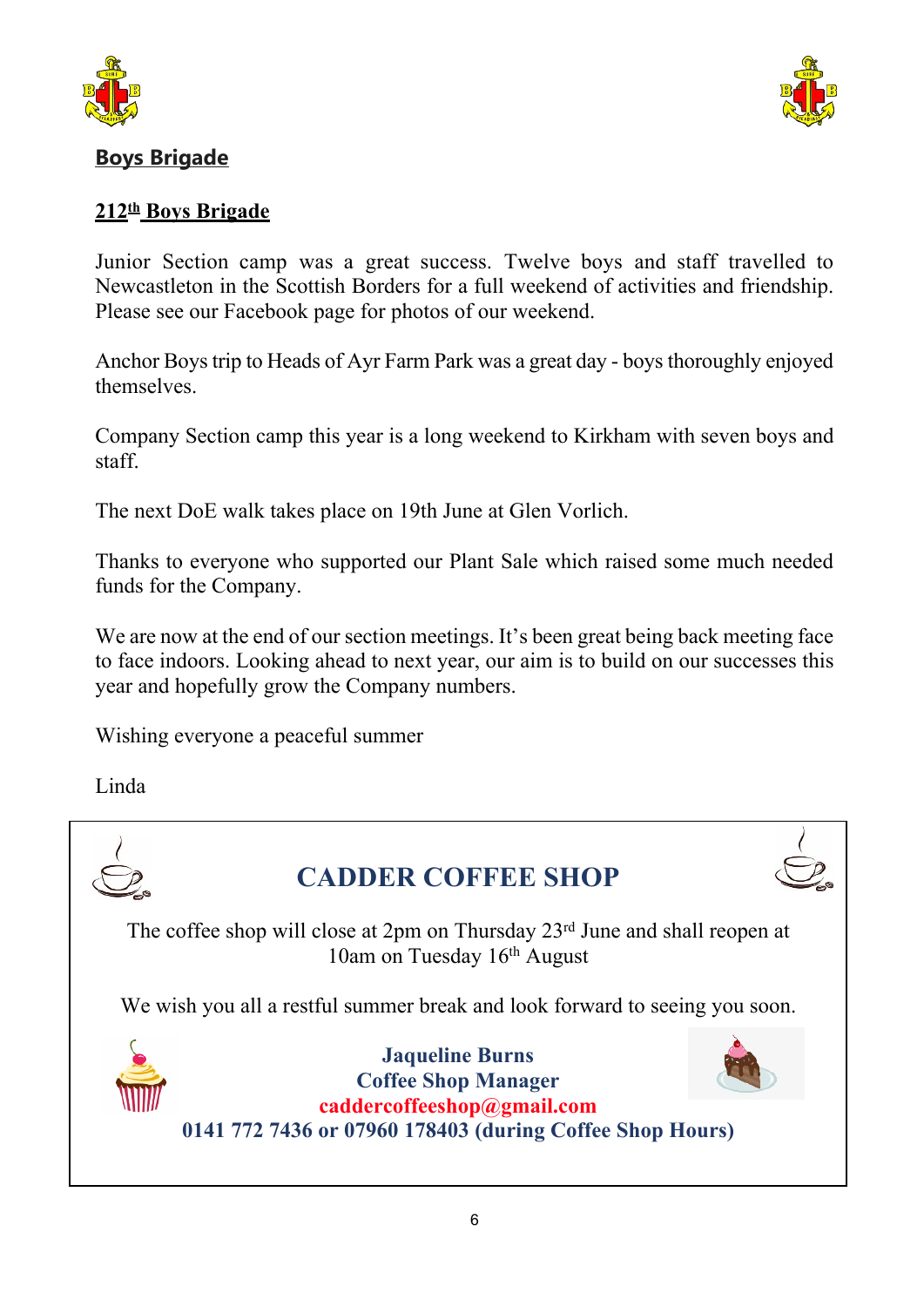### **Lodging House Mission**

This month saw our AGM and a chance to share the work of LHM with our members and supporters. We were delighted to have been invited to present the annual report of the chair of the board, Rev Professor Roger Sturrock to Glasgow presbytery at their meeting of May 10<sup>th</sup>.

If you would like to book a speaker for your Church, Guild, Probus, Rotary, Golf Club, or Youth group

In the year ahead, our chaplain would be keen to hear from you or any group in your area who would like to find out about our work.

April brought with it a levelling off of the number of folks using our free meal provisions;

| <b>Food Service</b> | <b>Breakfast</b> | Lunch       |
|---------------------|------------------|-------------|
| <b>Meals</b>        | $633(-55)$       | $1296(-32)$ |

During the month of April, Angela, our Interventions worker, along with our lovely volunteer Gill, provided support on 127 occasions. Emotional support as always was most common with benefits advice and support coming in a very close second.

Angela our interventions worker has been supporting Morgen, a student studying HNC Social Services at City of Glasgow College, who has been on placement here at LHM since December 2021. "It's been a pleasure to support and guide her through her learning experience, it's given us all the opportunity to look at our own practice in order to continue to provide the best possible service to the vulnerable men and women who come through our doors."



Our student Morgen says, "I have really been enjoying my time here at LHM, It's opened my eyes to the struggles/issues that people have. I have particularly enjoyed learning how to help and support them, I have loved getting to know everyone." As Morgen's placement comes to an end we thank her for help and kindness and wish her all the best for her future.

### **Annual Homelessness Service.**

**@LHM 35 East Campbell Street, G1 5DT. Guest speaker, Rev Iain Greenshields, moderator designate, Church of Scotland**

## **SAVE THE DATE: Friday 9th September 2022,**

**6.45 for 7pm start.**